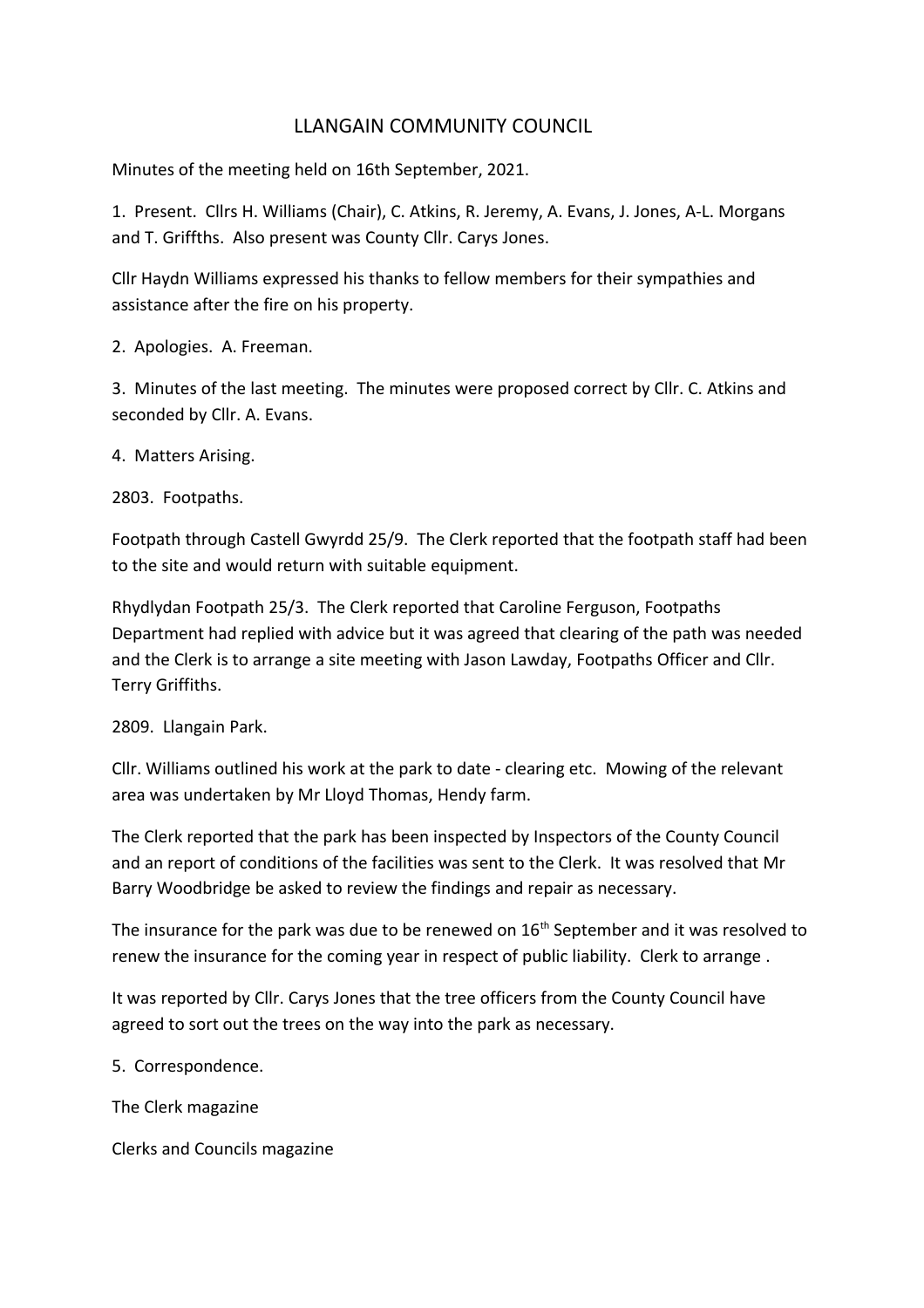CCC to confirm that Cllr. Haydn Williams has now been formally appointed as Additional Community Governor on the new Llangain, Llansteffan & Bancyfelin schools federation. Noted.

Llangain Memorial Hall Committee. Invitation for Community Council members to attend an information evening on Tuesday  $21<sup>st</sup>$  September at 7.00.

Also, nomination of a member of the Council to sit on the Hall committee. It was decided that this will be discussed at the next meeting.

A letter was received from Cllr. Angela Freeman outlining concerns on behalf of residents and users regarding the old church development and the access to the graveyard. The Clerk reported that he had spoken to Revd. Anne Howells who will discuss this with her wardens and reply to him. Noted.

WAG. Consultation re. reducing speed limit to 20mph on restricted roads.

Boundary Commission-to confirm that the initial proposals for changes to Parliamentary constituencies in Wales has been published. Representations to be made by  $3^{rd}$  November.

CCC. Active travel maps.

It should be noted that additional correspondence of general information had already been forwarded to members.

6. Planning Applications. None.

7. Finance/Approval of Payments.

Income of £3370 precept payment received.

The following payments were approved.

I. Griffiths 662.88 Clerk salary/expenses x 2

Do. 64.97 Printer Cartridge (34.98) and Minute book (29.99)

Annual Accounts. The Clerk reported that a Notice of Audit was placed on the noticeboards from  $10^{th}$  August to  $17^{th}$  September as required.

8. County Councillor's Report. See attached below.

Cllr. Jones also stated that a grant of £3,000 was available to assist private households to upgrade their broadband.

Also a Facebook page for Llangain was being developed.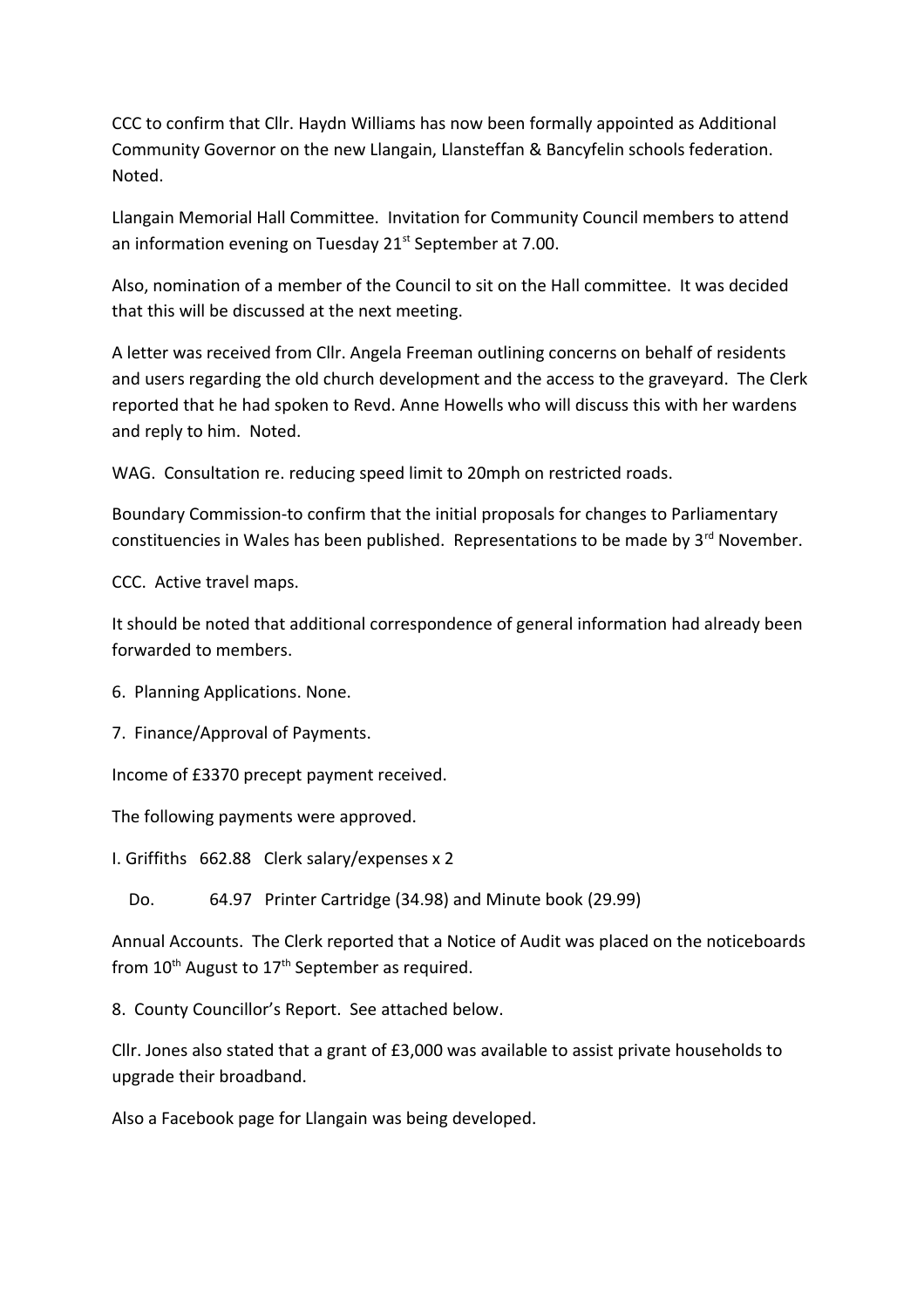# 9. New or Any Other Business.

The Clerk stated his intention to resign from the post with effect from  $31<sup>st</sup>$  March 2022. An advertisement for the vacancy is to be prepared by the Clerk in consultation with the Chair.

The Clerk circulated 'Members Declarations of Interest' forms to be completed and returned by the next meeting.

It was agreed that future meetings should start at 7.00 and decided that for the near future meetings would be held every other month to protect members. The next meeting will, therefore, be held on the 18<sup>th</sup> November.

# COUNTY COUNCILLOR'S REPORT

# ELECTORAL BOUNDARIES - PARLIAMENTARY

The Local Democracy and Boundary Commission for Wales has published its 2023 Parliamentary Review. The Parliamentary Constituencies Act 1986 states there is to be a fixed number of 650 constituencies for the whole of the UK and provides a mathematical formula to determine how many constituencies should be allocated to each of the four parts of the UK, based on their electorate figures.

In accordance with that formula, the number of constituencies allocated to Wales under the Act is reduced from 40 to 32. Llansteffan currently sits within the Carmarthen West and South Pemrokeshire constituency. Under the proposal the county electoral wards of Carmarthen Town North, Carmarthen Town South, Carmarthen Town West, Cynwyl, Laugharne Township, Llanboidy, Llansteffan, St Clears, Trelech and Whitland will join the existing Carmarthen East & Dinefwr ward to create a new CAERFYRDDIN Parliamentary Ward. The new boundaries will coincide with the county boundary. For further details, and to participate in the consultation process, please go to: <https://bcomm-wales.gov.uk/reviews/09-21/2023-parliamentary-review-initial-proposals>

# ELECTORAL BOUNDARIES - COUNTY WARDS

I continue to challenge the decision to combine Llansteffan and St. Clears wards. Having received all the data on which the decision was made through a Freedom of Information request, our only recourse is to challenge the (lack of) evidence which informed the decision. I'm told my challenge is futile, however, I will press on.

# CONSULTATION ON 20 MPH ON RESTRICTED ROADS

Welsh Government has launched a consultation on 20mph speed limits on restricted roads. Restricted roads are defined as roads on which are provided a system of street lighting furnished by means of lamps placed not more than 200 yards apart. They are typically located in residential and builtup areas of high pedestrian activity in Wales. The default national speed limit for such roads is currently 30mph, although local authorities can use traffic regulation orders to set another speed limit in appropriate cases. In the Traffic Orders & 20mph Public Attitudes Survey, all participants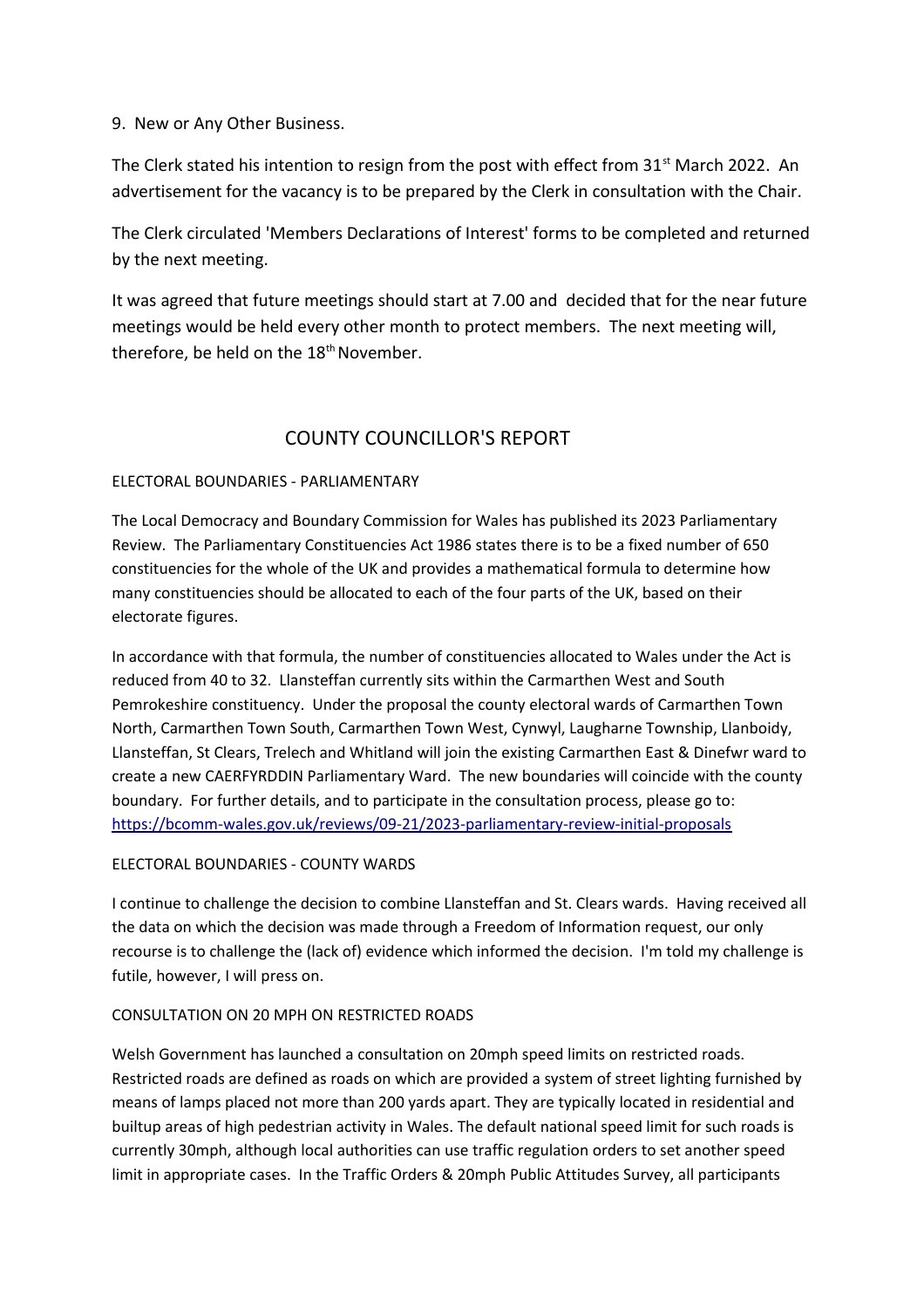were asked directly whether they would support a speed limit of 20 mph in the area in which they lived. Four in five Welsh adults (80%) said they would, compared to one in five (20%) who would not. This Consultation will present information and evidence supporting the benefits of reduced speeds on restricted roads to road safety and to our communities. Please complete the survey either online or printed, as this is an opportunity for everyone to express their opinions about this policy.

# Traffic Orders & 20mph Public Attitudes Survey:

[https://gov.wales/sites/default/files/publications/2021-07/traffic-orders-and-20mph-public](https://gov.wales/sites/default/files/publications/2021-07/traffic-orders-and-20mph-public-attitudessurvey.pdf)[attitudessurvey.pdf](https://gov.wales/sites/default/files/publications/2021-07/traffic-orders-and-20mph-public-attitudessurvey.pdf)

Online Consultation Document - Reducing speed limit to 20mph on restricted roads: <https://gov.wales/proposal-reduce-speed-limit-20mph-residential-streets>

## <https://llyw.cymru/cynnig-i-ostwng-y-terfyn-cyflymder-ar-strydoedd-preswyl-i-20mya>

#### LORD'S PARK FARM - CONSULTATION

Members of the public who registered to participate in the National Trust's consultation on Lord's Park Farm, Llanybri should have received an email by now, inviting them to a meeting on the 27th September in Llansteffan Memorial Hall. If you registered but have not received notification of the meeting, please contact me immediately as numbers attending in the hall are limited due to Covid restrictions. If you registered by telephone please contact me as soon as possible.

## LLANGAIN MEMORIAL HALL

Llangain Memorial Hall has launched a public consultation on future development at the hall. The committee needs your views, so please complete a survey form (available at Llangain Hall Post/Shop) as soon as possible.

#### LLANGAIN FACEBOOK PAGE

Llangain community now has a Facebook page, so please share posts on Pentref Llangain with our neighbours. All four communities now have a active Facebook page. Search: **Pentref Llangain.** 

## UK EMISSIONS TRADING SCHEME

There is concern locally regarding Carbon Offsetting Schemes which result in farmland being bought by big businesses to offset their carbon emissions. Twelve farms have been bought recently in Carmarthenshire and South Ceredigion, by large/multinational companies whose business is based around burning fossil fuels, for the purpose of tree-planting. The concern is regarding the continuation of emissions once offset is used in mitigation, and the disappearance of farmland for the production of food. It is important that we get to grips with the concept of "greenwashing" and ensure that a healthy balance is maintained between forestation and agriculture. Carmarthenshire County Council is likely to debate this issue in due course, prior to making representations to Welsh Government.